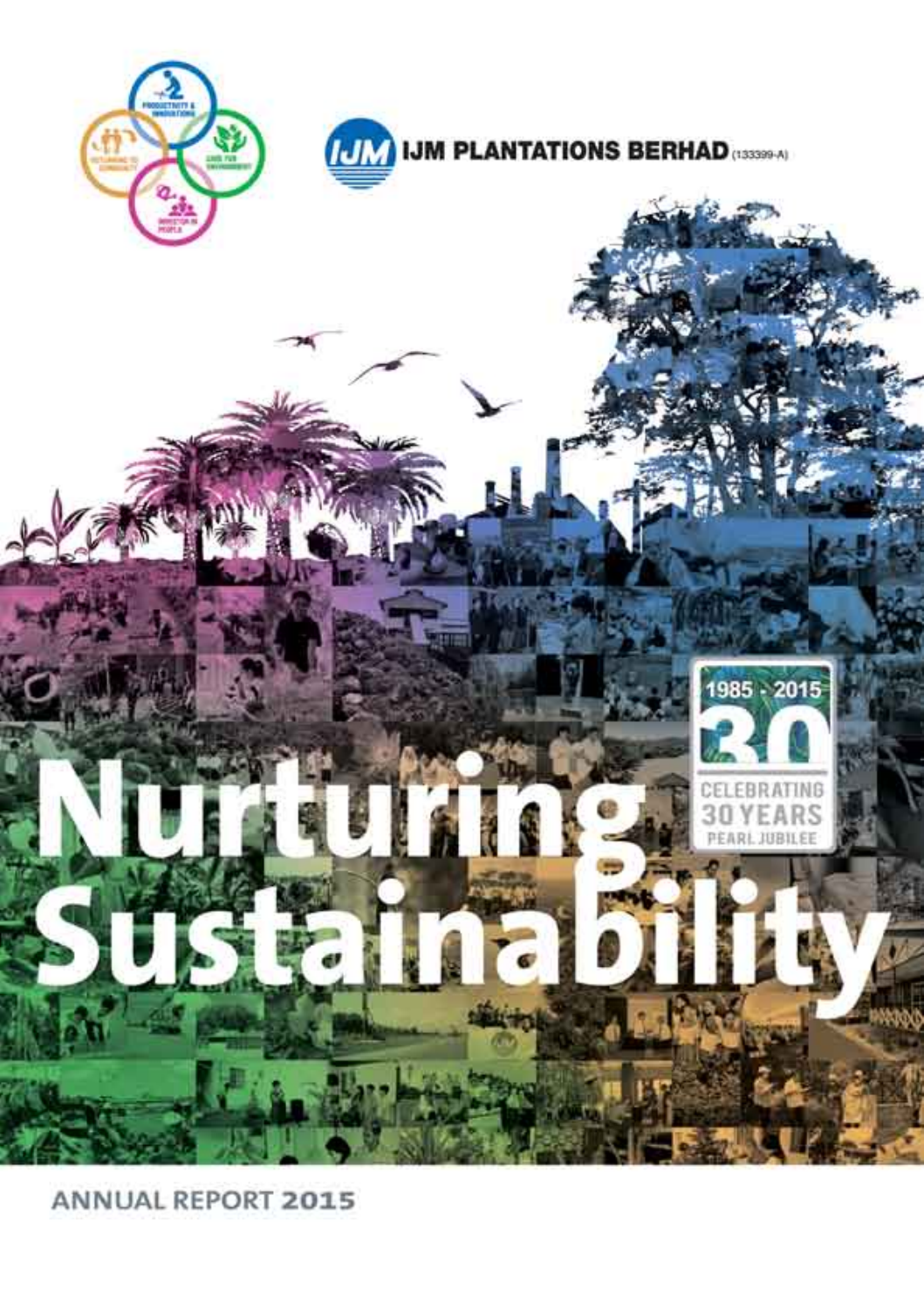# **Vision**

**To be a leading regional plantation group**

## **Mission**

**To uphold the highest standards of performance in our plantations and agri-businesses**

## **Culture**

#### We strive to:

- uphold the highest standards of professionalism and exemplary corporate governance to maximise the benefits for all stakeholders;
- respect the different cultures, gender, religion, human rights and dignity of our stakeholders;
- ensure the standard of our agricultural and milling practices is of quality that matches or exceeds others in the industry;

• create a conducive environment for team spirit among our employees to work towards a unified workforce; and

• be a responsible and respected corporate citizen with concerns for social, safety, health and environmental issues.